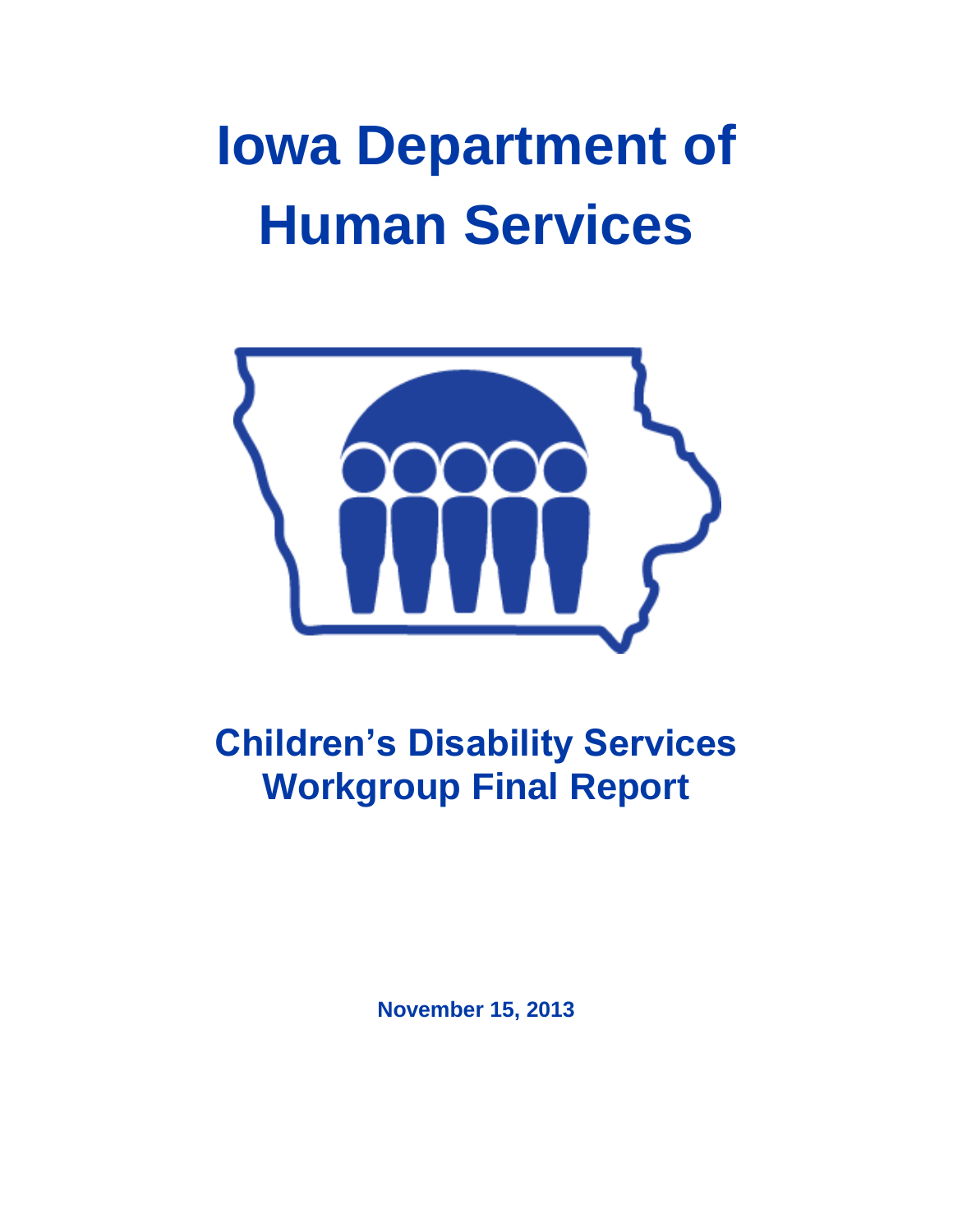# **Table of Contents**

| Introduction and Overview of the 2013 Workgroup Charge and Process 1                                                                             |
|--------------------------------------------------------------------------------------------------------------------------------------------------|
|                                                                                                                                                  |
|                                                                                                                                                  |
|                                                                                                                                                  |
| 2013 Children's Disability Services Workgroup Recommendations  6                                                                                 |
| Recommendation One: Establish the Iowa Children's Interagency Coordinating                                                                       |
|                                                                                                                                                  |
|                                                                                                                                                  |
|                                                                                                                                                  |
| Recommendation Two: Establish the Iowa Children's Advisory Council  8                                                                            |
|                                                                                                                                                  |
|                                                                                                                                                  |
|                                                                                                                                                  |
| Recommendation Three: Consolidation of redundant children's advisory committees 9                                                                |
| Recommendation Four: Establish a minimum set of core services that should be                                                                     |
| Recommendation Five: Convene an assessment task force to make<br>recommendations about adoption of standardized functional assessment tool(s) 12 |
|                                                                                                                                                  |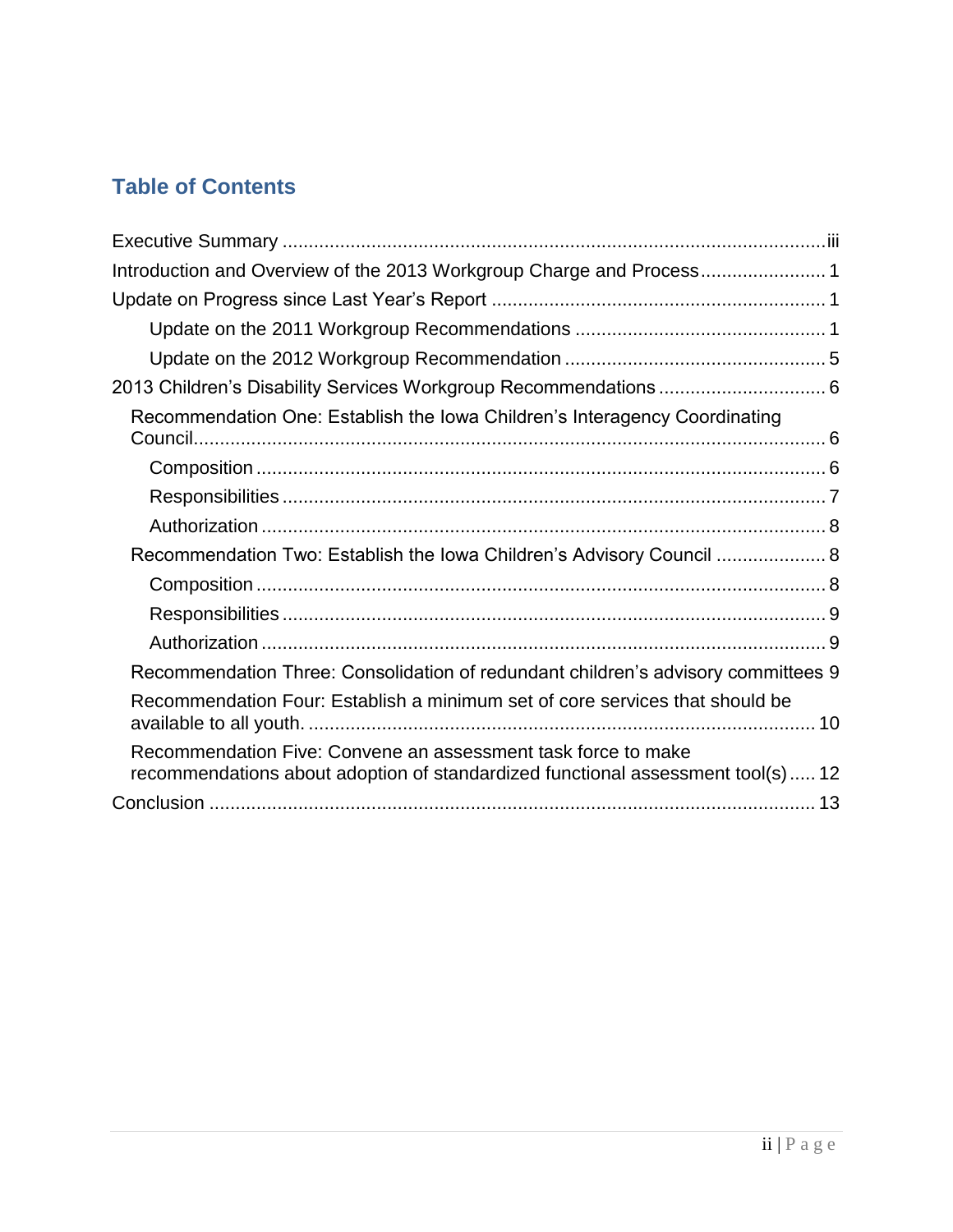# <span id="page-2-0"></span>**Executive Summary**

The Iowa Legislature authorized (SF452) the continued work of the Children's Disability Services Workgroup following its 2013 report. The 2013 Children's Disability Services Workgroup was to continue its work in developing a "proposal for publicly funded children's disability services for children and families that ensures children with mental health needs and intellectual disabilities receive the services they need."

Over the course of three meetings, the Workgroup discussed progress on implementing a children's disability service system based upon System of Care principles, and developed a set of five recommendations that it believes will enable Iowa to continue its progress toward developing the system of care. The Workgroup believes that the current implementation of Integrated Health Homes provides a good foundation for the system of care, the opportunity to engage more children, and an ability to monitor outcomes. One of the specific charges to the Workgroup, "considering options for appropriately consolidating or eliminating state councils or bodies that oversee, monitor, or provide input into policy involving publicly funded children's services," is addressed in Recommendation Three in the report. The five recommendations are as follows:

| #     | <b>Recommendation</b>                                                                                                     | <b>See Page</b> |
|-------|---------------------------------------------------------------------------------------------------------------------------|-----------------|
| One   | Establish the Iowa Children's Interagency Coordinating Council.                                                           | 6               |
| Two   | Establish the Iowa Children's Advisory Council.                                                                           | 8               |
| Three | Consolidate or eliminate redundant, duplicative, or conflicting children's<br>committees.                                 | 9               |
| Four  | Establish a minimum set of core services that should be available to all<br>children.                                     | 10              |
| Five  | Convene an assessment task force to make recommendations about<br>adoption of standardized functional assessment tool(s). | 12              |

#### **Table 1: 2013 Children's Disability Services Workgroup Recommendations**

This report summarizes the Workgroup activities, including a brief update on progress since last year's report, and elaborates on the five recommendations. Consistent with the legislative suggestion in SF 452 to minimize the potential for duplication, redundancy, conflict and layers of bureaucracy in currently existing committees pertaining to children, the Workgroup also recommends that this committee, the Children's Disability Services Workgroup, be disbanded. All future work involving the planning, design and implementation of Iowa's children's system of care should flow through and be coordinated with the work of the Interagency Coordinating Council and the Children's Advisory Council identified in recommendations one and two.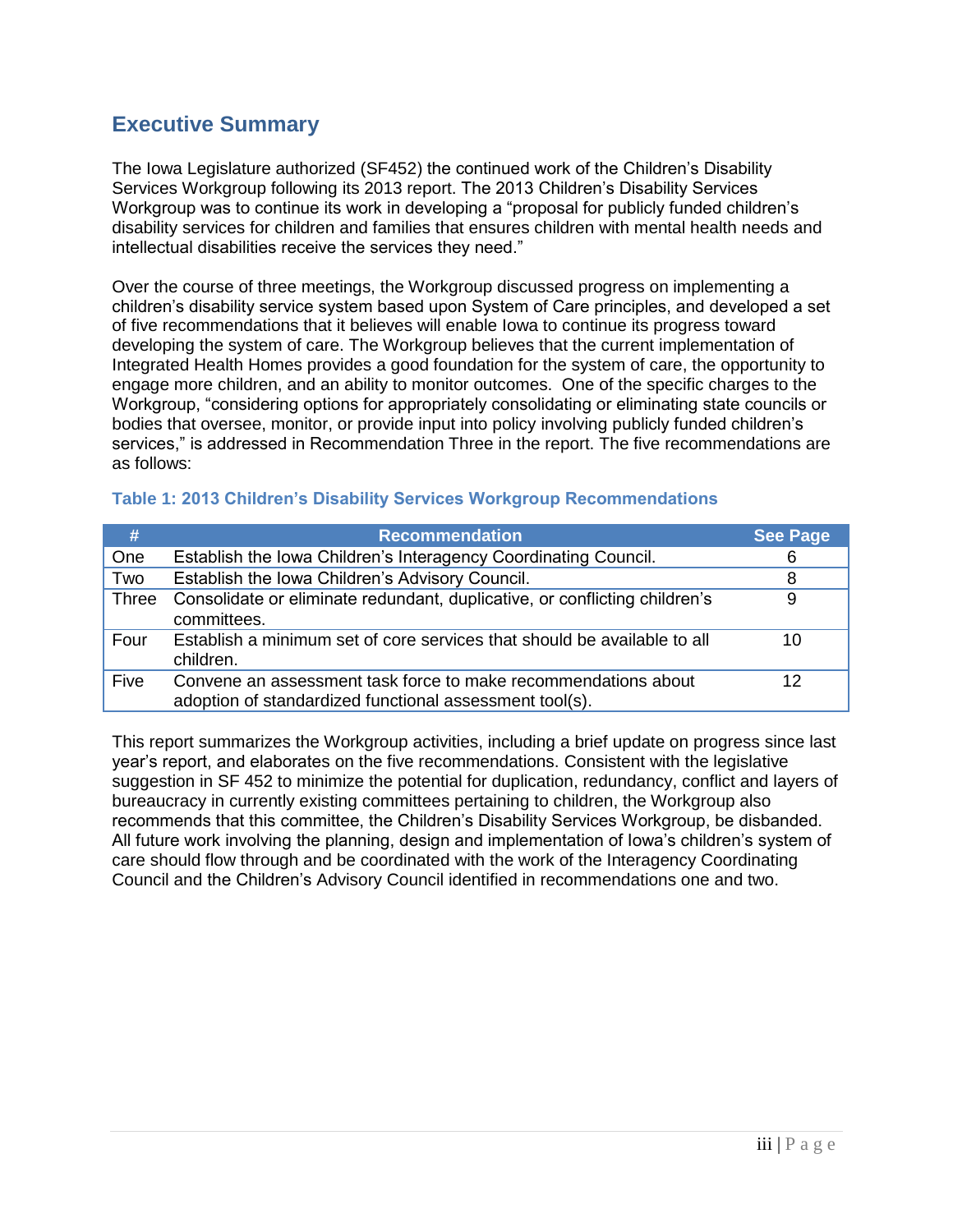# <span id="page-3-0"></span>**Introduction and Overview of the 2013 Workgroup Charge and Process**

The mission of the 2013 Children's Disability Services Workgroup was to develop a proposal for publicly funded children's disability services for children and families that ensures children with mental health needs and intellectual disabilities receive the services they need. The Workgroup was specifically charged with developing state and local strategies to promote collaboration, coordination, and integration across all existing areas of the publicly funded service system for youth and families. Additionally, the Workgroup was asked to consider options for appropriately consolidating or eliminating state councils or bodies that oversee, monitor, or provide input into policy involving publicly funded youth services. To accomplish its goals the Workgroup was assigned specific tasks which included:

- 1. Receive reports and updates on implementation efforts from the 2011 and 2012 Children's Disability Services Workgroup recommendations, including placement of children out of state and integrated health homes.
- 2. Examine current system delivery structure and make recommendations to increase collaboration and decrease fragmentation of services.
- 3. Determine what a children's mental health system should look like including how it is different from child welfare and juvenile justice.
- 4. Discuss the roles and responsibility for a children's mental health system and possible integration with the adult system including the role of the regions.
- 5. Review the list of councils and bodies that interact with the children's mental health system. Develop a strategy to consolidate or eliminate state councils or bodies and a phase-out strategy if appropriate

This report provides an overview of the Workgroup's activities as it relates to the goals and tasks outlined above and offers recommendations for consideration by the Legislature for improving the mental health and disability services (MHDS) system for youth.

# <span id="page-3-1"></span>**Update on Progress since Last Year's Report**

#### <span id="page-3-2"></span>**Update on the 2011 Workgroup Recommendations**

The 2011 Workgroup made several specific recommendations to the Legislature which included:

- 1. Institute a system of care framework for children's services in Iowa;
- 2. Develop and roll-out a set of core services across the state:
	- a. Intensive care coordination;
	- b. Family peer support; and
	- c. Crisis services.
- 3. Allow more flexibility in Psychiatric Medical Institution for Children (PMICs) services as a key resource in keeping children in state and ensuring that out-of-home placements have a purpose.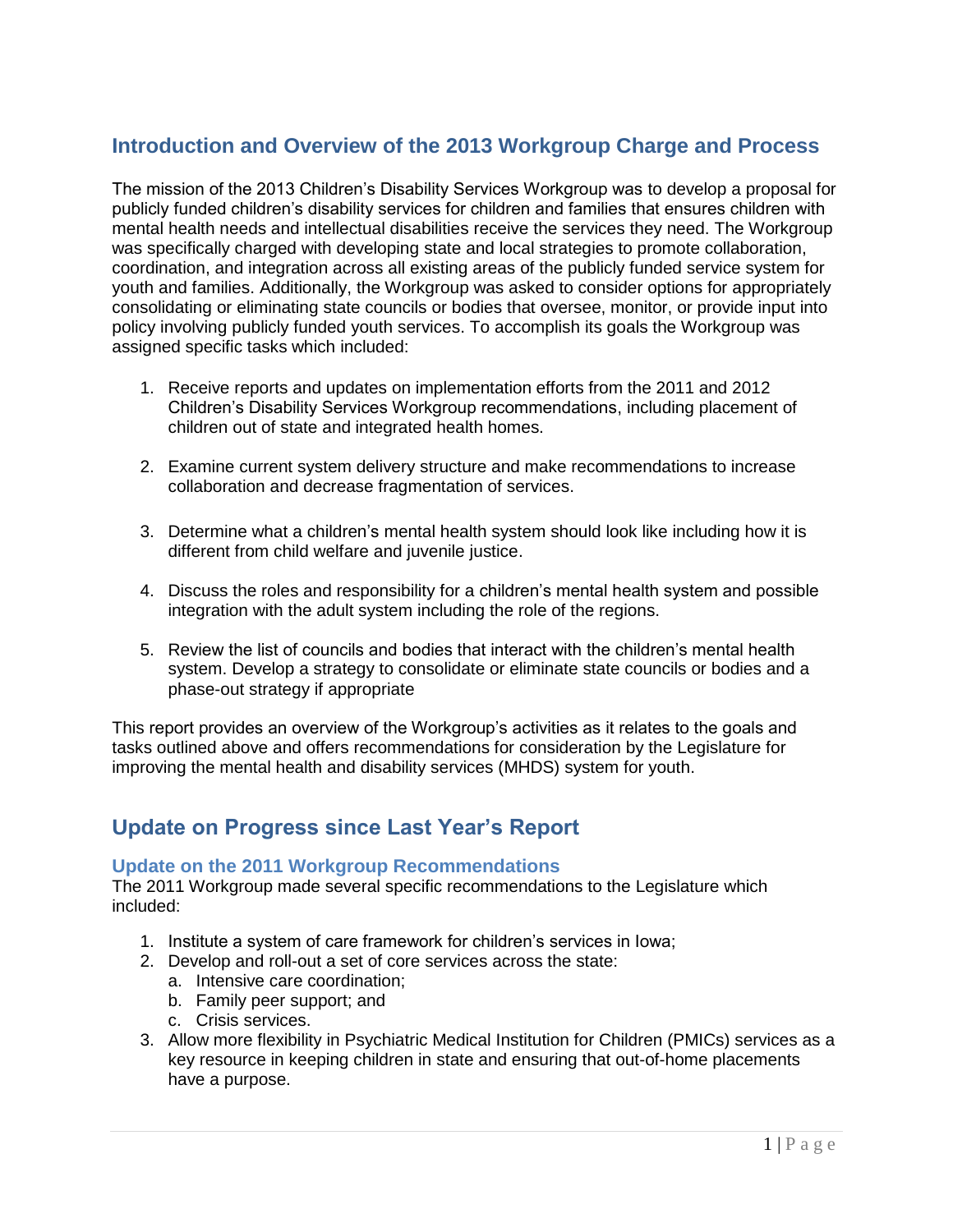- 4. Use the health home model of service delivery.
- 5. Create a strategy for bringing children back to Iowa from out-of-state.

There has been considerable progress on several of the recommendations from the 2011 Workgroup. First, DHS has adopted three core values and 10 guiding principles that serve as its framework for its development of a mental health and disabilities service system for youth and their families.

#### **Table 2: Guiding Principles of the Systems of Care**

| <b>CORE VALUES</b>                                                                    |                                                            |                                                                                         |  |  |  |
|---------------------------------------------------------------------------------------|------------------------------------------------------------|-----------------------------------------------------------------------------------------|--|--|--|
| Child-centered, family<br>focused, and family driven                                  | Community-based                                            | Culturally competent and<br>responsive                                                  |  |  |  |
| <b>GUIDING PRINCIPLES</b>                                                             |                                                            |                                                                                         |  |  |  |
| Service coordination or<br>case management                                            | Prevention and early<br>identification and<br>intervention | Smooth transitions among<br>agencies, providers, and to the<br>adult service system     |  |  |  |
| Human rights protection<br>and advocacy                                               | Nondiscrimination in<br>access to services                 | A broad array of comprehensive<br>services should be made<br>available                  |  |  |  |
| Individualized service<br>planning                                                    | Services in the least<br>restrictive environment           | Family participation in ALL<br>aspects of planning, service<br>delivery, and evaluation |  |  |  |
| Integrated services with<br>coordinated planning across<br>the child-serving systems. |                                                            |                                                                                         |  |  |  |

These core values and guiding principles have served as a foundation for the work related to the development of **Integrated Health Homes (IHH)** for youth with serious emotional disturbances (SED). In March 2013 DHS submitted its Serious and Persistent Mental Illness (SPMI) Health Homes State Plan Amendment (SPA) to the Centers for Medicare and Medicaid Services (CMS) and received approval of the SPA on June 18<sup>th</sup>, 2013 with an effective date of July 1, 2013. Iowa's SPMI SPA focuses specifically on serving adults with serious mental illness and youth with SED. The IHHs for youth with SED are charged with providing a set of core services including:

- Comprehensive care management;
- Care coordination:
- Health promotion;
- Comprehensive transitional care from inpatient to other settings, including appropriate follow-up;
- Individual and family support; and
- Referral to community and social support services.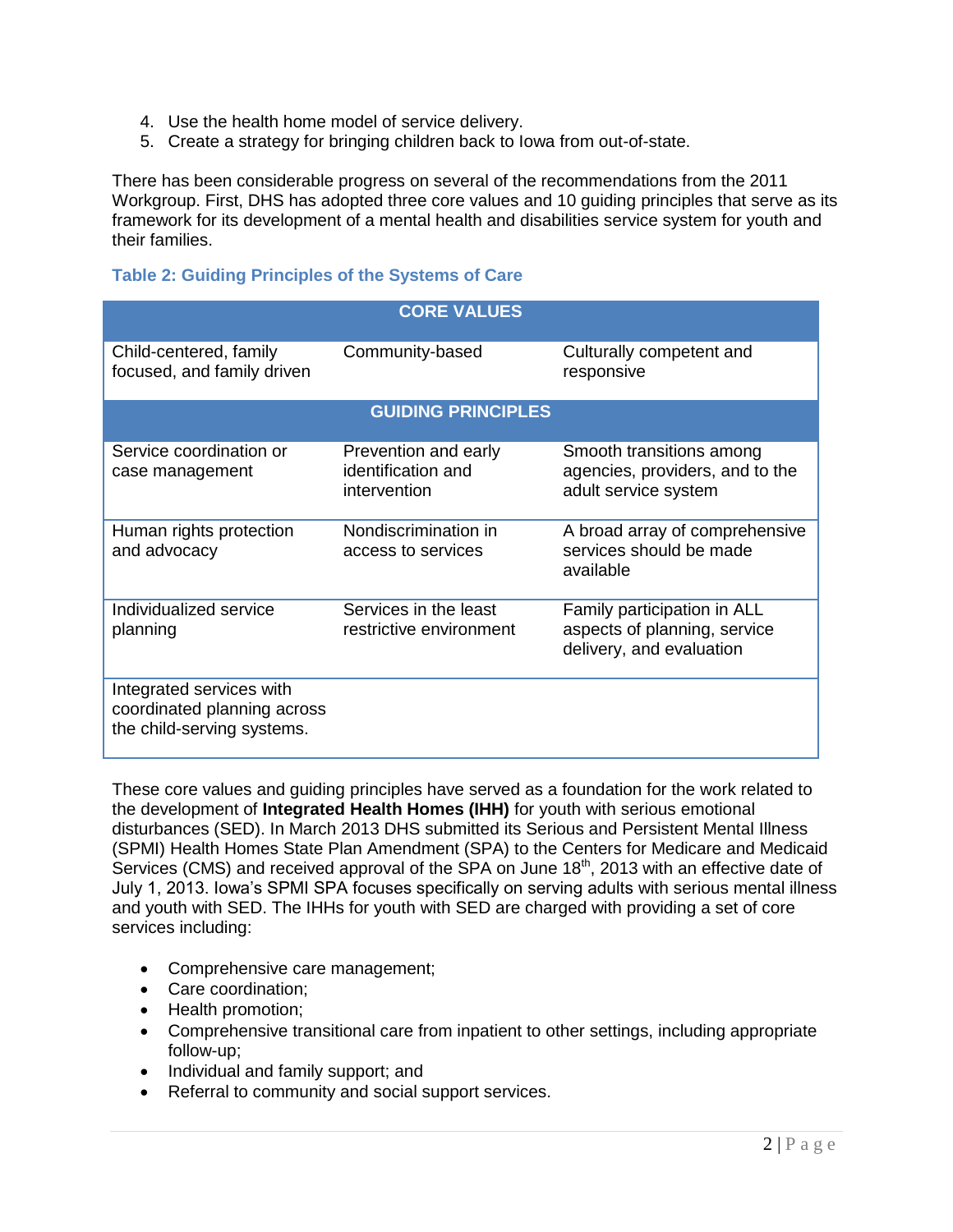Working with Magellan Health Services, community-based IHH providers utilize teams consisting of a nurse care coordinator, care coordinators, and family peer support specialists to deliver the services described above using the Wraparound model of care coordination. Wraparound is an evidence-based approach to coordinating services for youth with significant emotional and behavioral needs that has been utilized in other states to help reduce the reliance on out of home (and state) care and provide youth and families with the support they need to be successful at home and in the community. As such the IHH can serve as an important part of Iowa's strategy to help prevent youth from being sent out of state and to help youth return to Iowa from out of state placements. With their focus on reducing care fragmentation and providing a "whole-child" approach to facilitating access to an inter-disciplinary array of medical care, behavioral health care and community-based social services, the IHHs provide a firm foundation for Iowa to build its system of care for Medicaid enrolled youth with SED.

At the first Workgroup meeting on October 1, 2013 Jennifer Vermeer, Medicaid Director, provided the group with an update on the IHH program. Since July 1, 2013 approximately 1,937 youth have been actively engaged by the four IHHs in the state. An additional four IHH providers began engaging youth and their families living in Polk, Warren, and Dubuque counties on October 1, 2013. By 2014, it is anticipated that IHHs will be available to youth living in every county in Iowa. An analysis by Magellan showed that as many as 16,000 youth with SED are potentially eligible for enrollment in an IHH. While Ms. Vermeer described some initial challenges with IHH implementation, specifically with regard to locating youth to enroll in IHH services, it is a positive development that Iowa is utilizing the IHH platform to implement two core services first identified by the 2011 Workgroup: intensive care coordination and family peer support.

While the IHHs focus on Medicaid enrolled youth with SED, not all youth in Iowa are eligible or enrolled in Medicaid. In some cases the only way for youth with a SED to gain access to treatment is to get admitted to a Psychiatric Medical Institution for Children (PMIC). Once in a PMIC setting, these youth become eligible for Medicaid, albeit in an extremely costly level of care. Once these youth are discharged to the community, they may lose their Medicaid eligibility and therefore their access to some of the intensive home and community-based services they may need to avoid returning to a hospital or PMIC setting. In State Fiscal Year (SFY) 2013, 1,140 children have been served in a PMIC.

Promoting access to services and supports that can help both Medicaid and non-Medicaid eligible youth remain in their homes, schools, and communities are not only good for youth and families but more cost-effective as well. Several projects funded by State and Federal funds have focused on promoting a system of care for both Medicaid and non-Medicaid eligible youth in Iowa. Many of these activities will be assumed by the IHHs as they are phased in. However, because not all services are eligible for Medicaid, and not all children will have continuous coverage<sup>1</sup> despite the availability of Medicaid, the Children's Health Insurance Program (CHIP) and expansion under the Affordable Care Act (ACA), the Workgroup encourages DHS to continue utilizing these funds to ensure the availability of important, non-Medicaid supports. The current system of care projects in Iowa include:

 $\overline{a}$  $1$  Kaiser Commission on Medicaid and the Uninsured (2010).

Secrets to Success: An Analysis of Four States at the Forefront of the Nation's Gains in Children's Health Coverage. <http://kaiserfamilyfoundation.files.wordpress.com/2013/01/8273.pdf>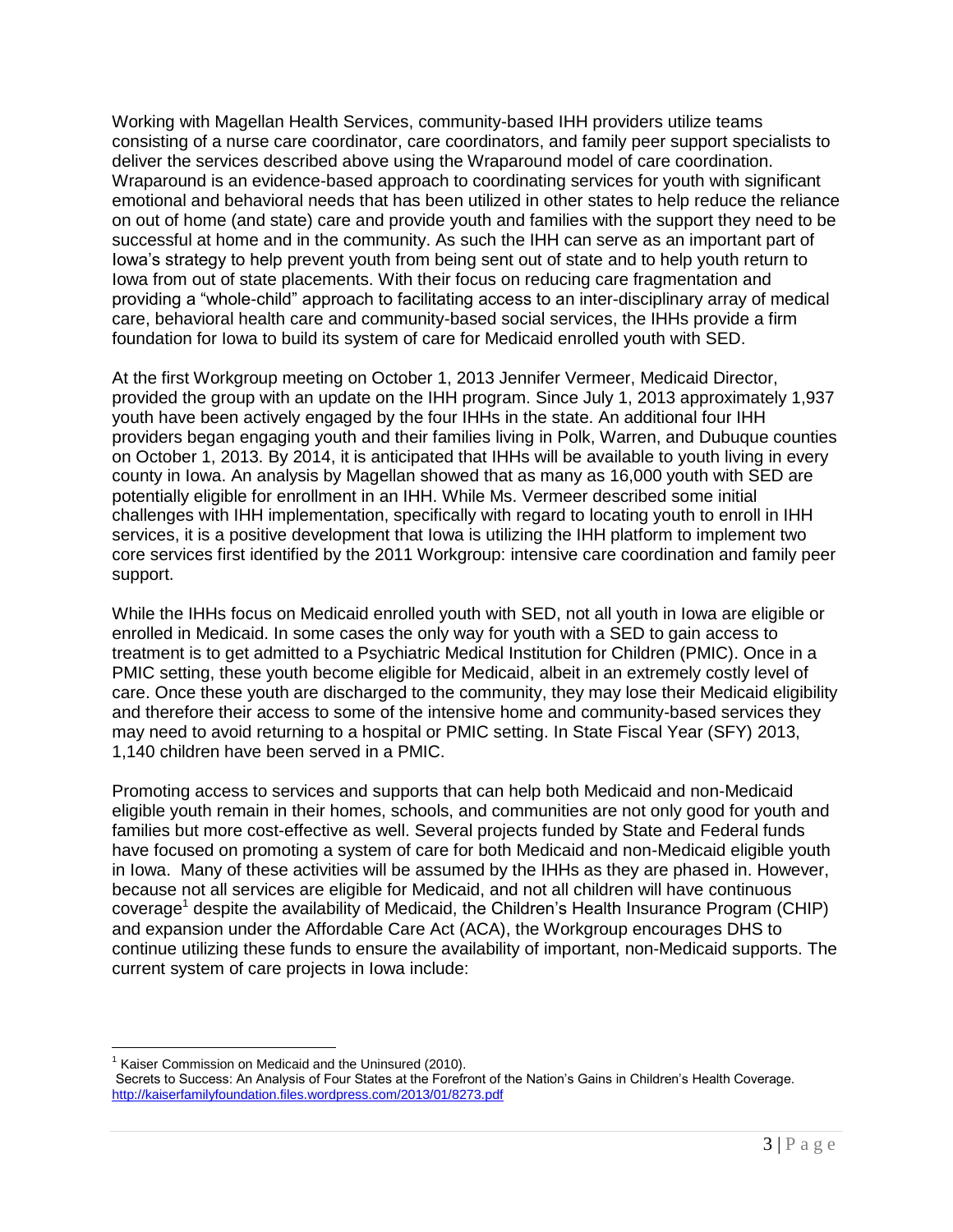- In July 2013, the State of Iowa was awarded a one-year *System of Care Planning Grant* by the Substance Abuse and Mental Health Services Administration (SAMHSA). The purpose of the planning grant is to develop a plan to expand system of care practices and principles statewide, building on the implementation of the IHHs for Medicaid-eligible children with an SED. A planning team comprised of state agency representatives, local and statewide stakeholders, family/youth/ and child advocacy organizations, family members of children with an SED, and youth will drive the process of creating a plan. Other grant activities include cultural competency training and development of a wraparound training curriculum to support implementation of SOC principles statewide.
- **Community Circle of Care (CCC)** is an existing community-based system of care for children and families in the northeastern counties in Iowa. It began as an initiative sponsored by SAMHSA. Due to the successful child/family and community-centered outcomes of this project, a state appropriation has been devoted to CCC to continue the system of care services in northeast Iowa. In SFY 13 CCC served 1353 youth with a SED.
- The *Central Iowa System of Care* (CI-SOC) began serving families living in Polk and Warren Counties in October 2009. In SFY 13, 136 children and youth were served. CI-SOC has helped prevent 47 children who would have been in a PMIC and 13 in comprehensive level group foster care from going to those higher levels of treatment or care. The project served another 33 children who were on a projected path toward residential treatment but were not at imminent risk for that level of treatment during the year.
- In 2012, *Four Oaks* was awarded a system of care contract by DHS to help maintain youth in their homes and communities and avoid placement in a PMIC as well as to help youth already in a PMIC return home faster. In SFY 13, Four Oaks served approximately 65 youth in Linn and Cerro Gordo Counties using the wraparound care coordination model consistent with the systems of care approach. Data indicate that Four Oaks has been successful at diverting youth from PMIC placement and reducing average length of stay (ALOS) of youth in PMIC. In Linn County, youth served through this program had an ALOS of 146 days in PMIC compared to 272 days for youth not served in the program. Results were even more impressive for youth in Cerro Gordo County with an ALOS of 115 days for youth served by the program compared to 291 days for youth not participating in the program. Youth served in this program also demonstrated an average 20% improvement in their Global Assessment of Functioning (GAF) scores. As of July 1, 2013, Four Oaks became a pediatric IHH serving Linn County and will continue to work with youth with SED utilizing the IHH model. Four Oaks continues to serve youth in Cerro Gordo County using the existing model but will transition these youth to a pediatric IHH once this service becomes available in Cerro Gordo.
- In addition to the work described above, since January 2011, **Four Oaks** has worked closely with Iowa Medicaid Enterprise (IME) and Magellan to serve approximately 26 youth who were originally slated to be placed in out-of-state treatment settings. To accomplish the goal of treating these youth within the state, Four Oaks engaged experts in the field of trauma-informed care to provide consultation on the treatment plans for these youth and to provide training and coaching for staff members in the traumainformed care model. The additional financial support provided to Four Oaks as part of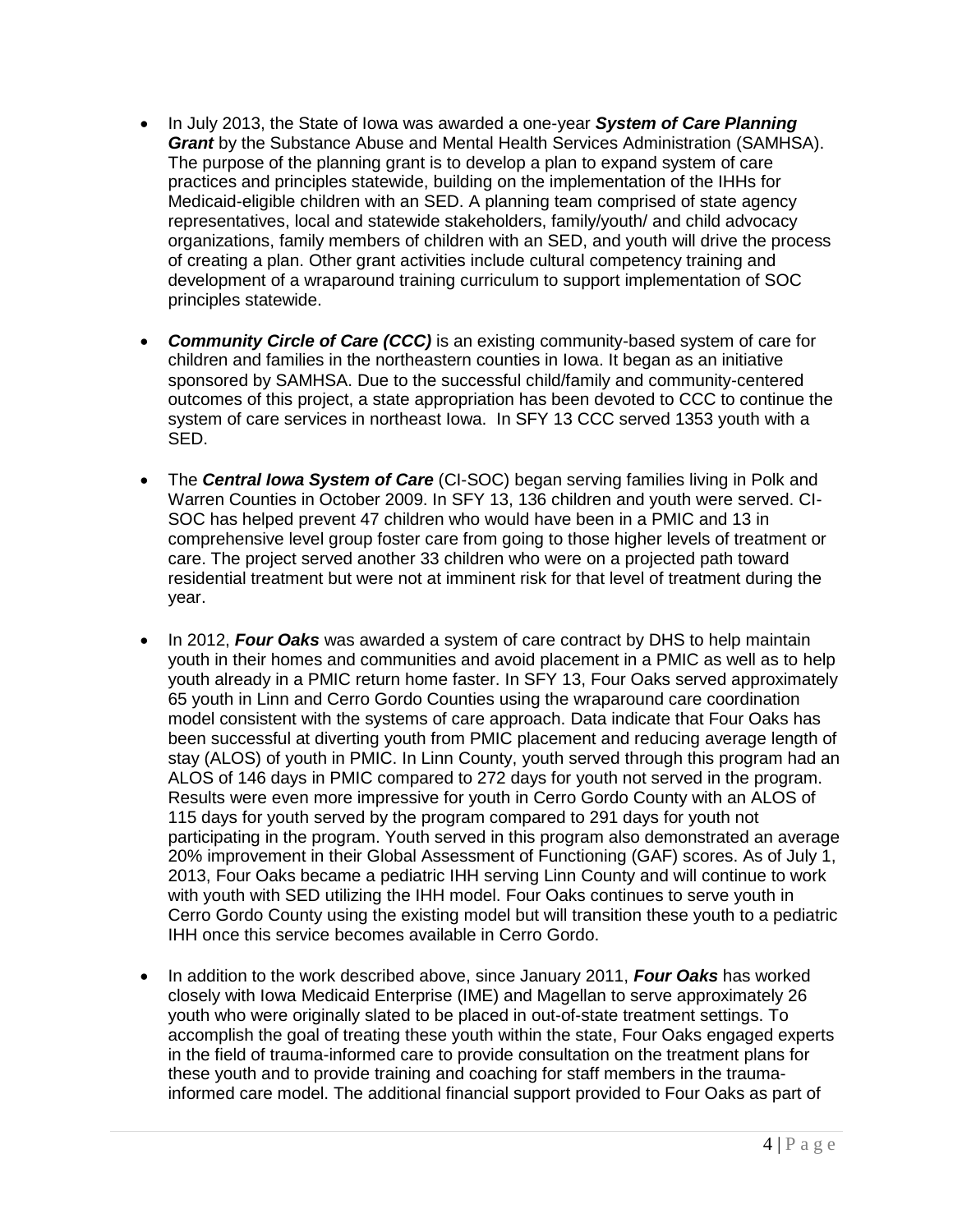this effort also allowed them to hire additional staff to help maintain these youth safely at the Four Oaks PMIC. Of the 26 youth served as part of this program, seven youth have successfully transitioned back to their homes or foster homes, 19 continue to be served by Four Oaks, with only one youth requiring discharge to another setting.

While the projects described above focus on those youth with the most intensive needs, other system oriented projects exist which focus on preventing, identifying, and treating behavioral health issues in young children before they become worse and more difficult and costly to treat. For example, *Project LAUNCH* (Linking Actions to Unmet Needs in Child Health) is a SAMHSA funded project that is focused on building strong systems and communities to support the mental and social health of young (0-8 years of age) children. The geographic service area is a designated area of inner Des Moines. Project LAUNCH began in 2009 and its funds are used to provide direct services to families and to build system infrastructure. Since its inception, the project has provided direct services to an unduplicated count of 339 children and 326 families. A comprehensive [evaluation](http://www.projectlaunchiowa.org/Data%20and%20Evaluation/REVISED%20EVAL%20REPORT%206-3-13.pdf) of the larger Project LAUNCH model has found that the program has had a measureable impact on policy and practice change at both the state and local level. *Early Childhood Iowa* (ECI), a collaborative and comprehensive partnership for the integration of an early care, health, and education system is another example of work going on in the state to support the efforts of local and state-level partners to promote the well-being of young children. ECI has created a comprehensive plan for Iowa's Early Childhood (EC) System which outlines the priorities and strategies for the EC system of care.

Another recommendation of the 2011 Workgroup was to allow more flexibility in PMIC services as a key resource in keeping children in state and ensuring that out-of-home placements have a purpose. As part of that effort, in July 1, 2012 Magellan took over the authorizations of all instate and out-of-state PMICs. Since taking over management of PMIC, Magellan partnered with DHS and Iowa's children's mental health experts, including PMIC and system of care providers to create a PMIC Clinical Leadership Workgroup. The purpose of the workgroup was to develop viable plans to help keep children closer to home with appropriate services while avoiding outof-state placements. The group specifically focuses on youth who are currently receiving services in out of state PMIC as well as youth who are at risk of being placed out-of-state. The group reviews clinical information for youth who are currently in out-of-state placements and those at risk of out-of-state placement. They also discuss diagnostic trends, problem solve barriers to returning youth home, and identify successful strategies for preventing youth from being placed out-of-state. Magellan and the participating PMIC providers, through work in their twice monthly calls, were able to divert 66 children (July 1, 2012-October 31, 2013) who would have gone to an out-of-state placement. In addition, since Magellan took over management of PMIC services, the numbers of youth in out-of-state PMIC has fallen from 46 youth in June of 2012 to 34 youth as of June 2013.

#### <span id="page-7-0"></span>**Update on the 2012 Workgroup Recommendation**

Building off of the 2011 Workgroup recommendations, the 2012 Workgroup recommended that the General Assembly create through legislation a state level Iowa Children's "Cabinet" to provide guidance, oversight, problem solving, long-term strategic thinking, and collaboration among stakeholders. This Children's Cabinet was to be led by Department of Human Services and was to include representatives of state child serving agencies, providers, family members, and other critical stakeholders to support them in the creation of specialized health homes and building out from serving a discrete population to a comprehensive, coordinated system for all youth.

This recommendation was not enacted due to apparent concerns from the Legislature. Among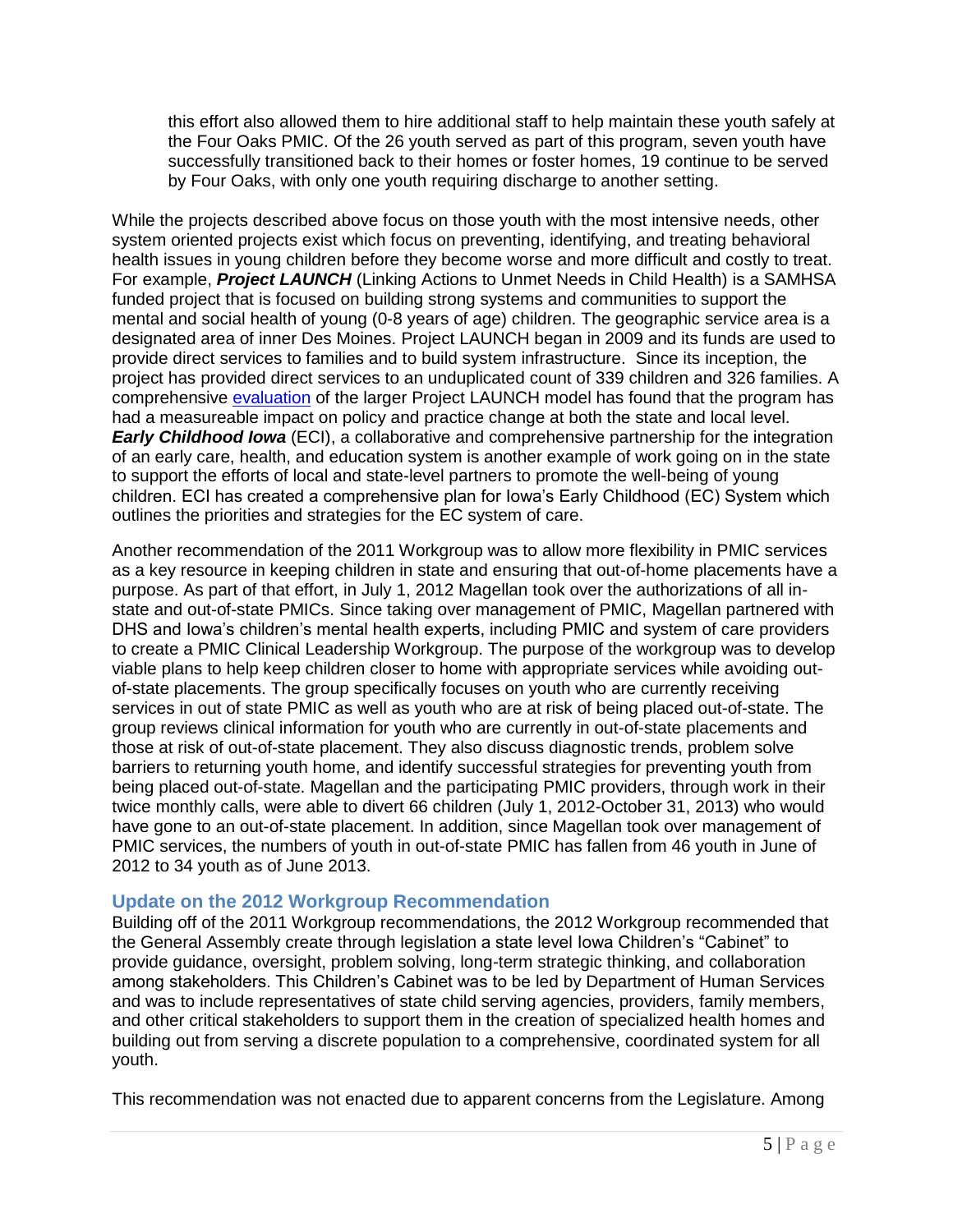these included a lack of specificity about the purpose and tasks of the Workgroup, worries about the effectiveness and authority of a large group of public and private stakeholders to realize changes in the system of care for youth, and added layers of bureaucracy on top of multiple existing committees working on children's issues. The Workgroup carefully considered the issues that may have contributed to the failure of this recommendation to make it into law. Believing that a strong governance structure is necessary for a successful children's system of care effort, the Workgroup has renewed and revised its governance recommendations taking these concerns into account.

# <span id="page-8-0"></span>**2013 Children's Disability Services Workgroup Recommendations**

The Workgroup developed five main recommendations to continue advancing the development of a children's system of care in Iowa. These recommendations build off of last year's report with a primary focus on establishing formal structures to carry on the planning, design and implementation of the system of care. As mentioned above, it is the Workgroup's belief that a formal governance structure is necessary to ensure that there is coordinated, deliberate attention to the mental health and disability service needs of Iowa's youth who touch the public system. While the Workgroup acknowledged that the focus of this year's effort was limited to the mental health needs of youth, the Workgroup strongly advises that all planning efforts meet the multi-dimensional needs of youth and their families moving forward.

#### <span id="page-8-1"></span>**Recommendation One: Establish the Iowa Children's Interagency Coordinating Council**

The Workgroup revisited the 2012 recommendation to create a "Children's Cabinet" to *"provide guidance, oversight, problem solving, long-term strategic thinking, and collaboration…"* The Workgroup continues to believe that in order for Iowa's children's system of care to develop and effectively meet the needs of youth and their families, a high level group assigned responsibility for these tasks is essential. Since Iowa's children's system has historically been operated at the state level, Workgroup members felt it was critical for there to be a cross-agency group composed of high level decision makers at the state level who are focused on working across "silos" and ensuring that public funds are utilized prudently and strategically. The establishment of this group is also important to ensure attention to issues facing children and youth given the focus on other important issues (e.g. regionalization of adult disability services). Thus the Workgroup recommends that a formal Interagency Coordinating Council (ICC) be established to continue Iowa's progress on building a system of care for youth. The remaining recommendations from this year's Workgroup flow from this recommendation.

#### <span id="page-8-2"></span>**Composition**

The Workgroup recommends that Director-level individuals sit on the committee. If this is not possible, at minimum, the departmental representatives assigned must have decision making authority delegated by their Department Director. The Workgroup suggested that the composition of the ICC should include the agencies identified in Table 3 because they are assigned responsibilities directly related to children. The Department of Human Services should chair the committee, and the ICC shall have the discretion to include and invite additional representatives from within their Departments or other state agencies depending on the need to provide information or clarification on issues raised by the Council. The ICC should have sufficient staff support assigned to meet its needs. The recommended state agencies include: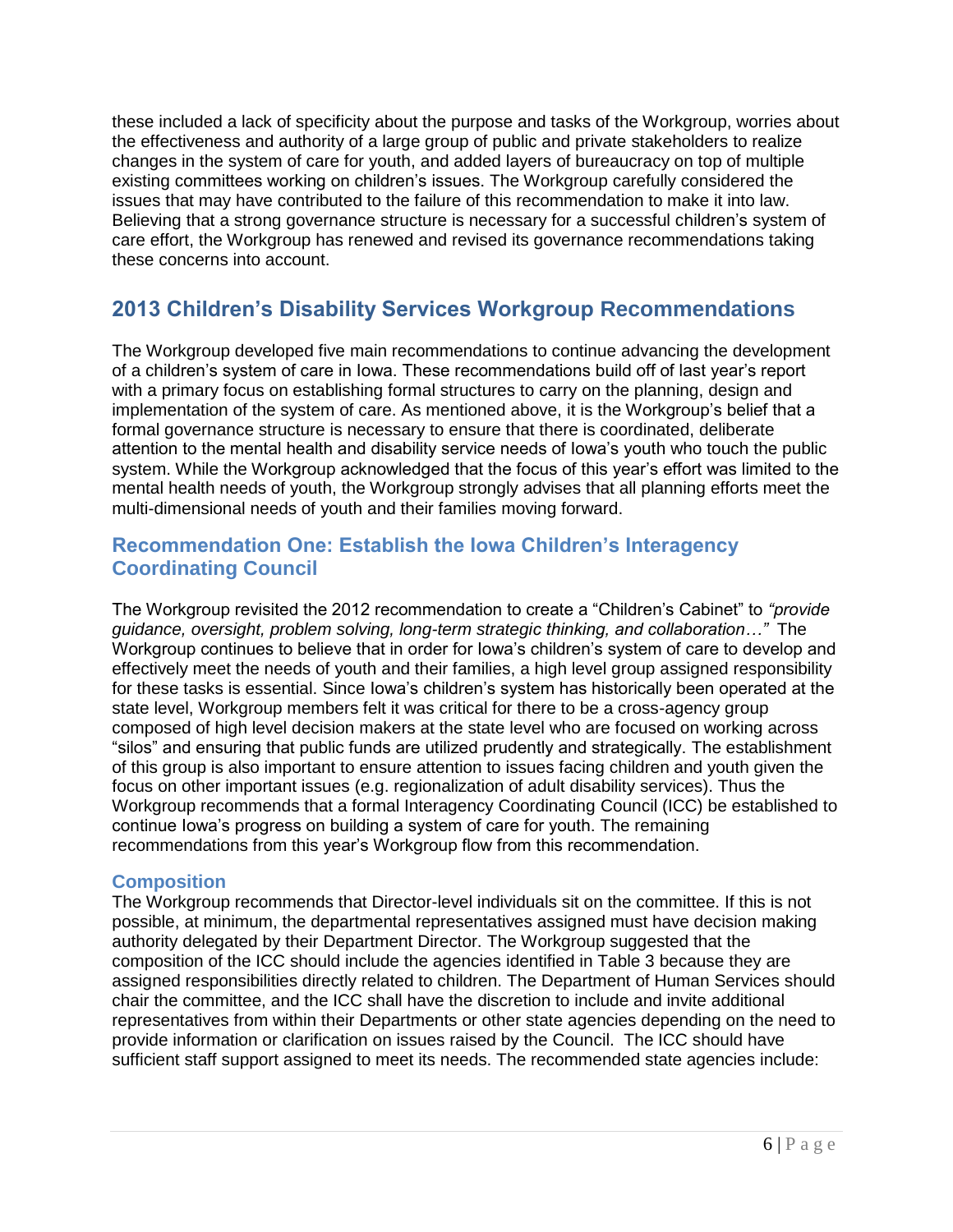#### **Table 3: Recommended ICC State Agencies**

| Department/Division Name                                                                 |                                                 |  |  |  |
|------------------------------------------------------------------------------------------|-------------------------------------------------|--|--|--|
| Department of Human Services                                                             | Department of Human Rights                      |  |  |  |
| Department of Public Health                                                              | Department of Management (Early Childhood Iowa) |  |  |  |
| Department of Education and its Division of<br><b>Vocational Rehabilitation Services</b> | <b>Iowa Insurance Division</b>                  |  |  |  |
| Judicial Branch of Iowa                                                                  |                                                 |  |  |  |

#### <span id="page-9-0"></span>**Responsibilities**

Accordingly, the ICC would be involved in coordinating decision making across state agencies in order to reduce fragmentation and ensure that activities related to youth in Iowa are not performed "in a vacuum." Workgroup members felt that while much of the attention will be on those youth and families served in the public sector, that attention must be paid to the emotional and physical well-being and prevention of behavioral health problems across all domains, public and private. Furthermore, it was felt that the entire ICC must work from the premise that behavioral health is essential for overall health and well-being. The Workgroup recommends that the ICC submit an annual report of activities to the Iowa Legislature and Governor regarding the State's progress on designing, implementing, and operating the system of care.

While the ICC will need to address a host of issues related to the children's system of care, the Workgroup recommends it focus on the following issues in its first year of meeting due to their immediate relevance.

- 1. Coordination with the Children's Advisory Council: Recommendation Two recommends the creation of a Children's Advisory Council (CAC) charged with advising the ICC on planning and implementation issues, best and emerging practices, and outcomes. A responsibility of the ICC should be to work in partnership with the CAC.
- 2. Consolidation of Other Children's Committees: Recommendation Three recommends that Iowa evaluate the specific committees, work groups, and task forces that address children with an objective of reducing, consolidating or eliminating groups in order to reduce duplication, redundancy, and conflict of their activities. The ICC should be tasked with the responsibility of conducting the specific analysis and taking the necessary action to achieve this objective. See Recommendation Three for more information.
- 3. Integrated Health Homes: The ICC should monitor the implementation of the Medicaid state plan amendment, and make recommendations to DHS for improvements as needed.
- 4. High Risk Youth: The ICC should monitor the progress of efforts to return youth who were sent to out-of-state placements and the State's efforts to improve the ability of providers to serve youth at the highest risk of being admitted to Psychiatric Medical Institutes for Children (PMICs) or sent out-of-state for treatment.
- 5. Core Services Implementation: Recommendation Four proposes that Iowa adopt a minimum set of core services available to all youth. The ICC should monitor the progress of implementation of core services, and modify and expand core services as necessary within their delegated agency authority and as funding permits. See Recommendation Four for more information.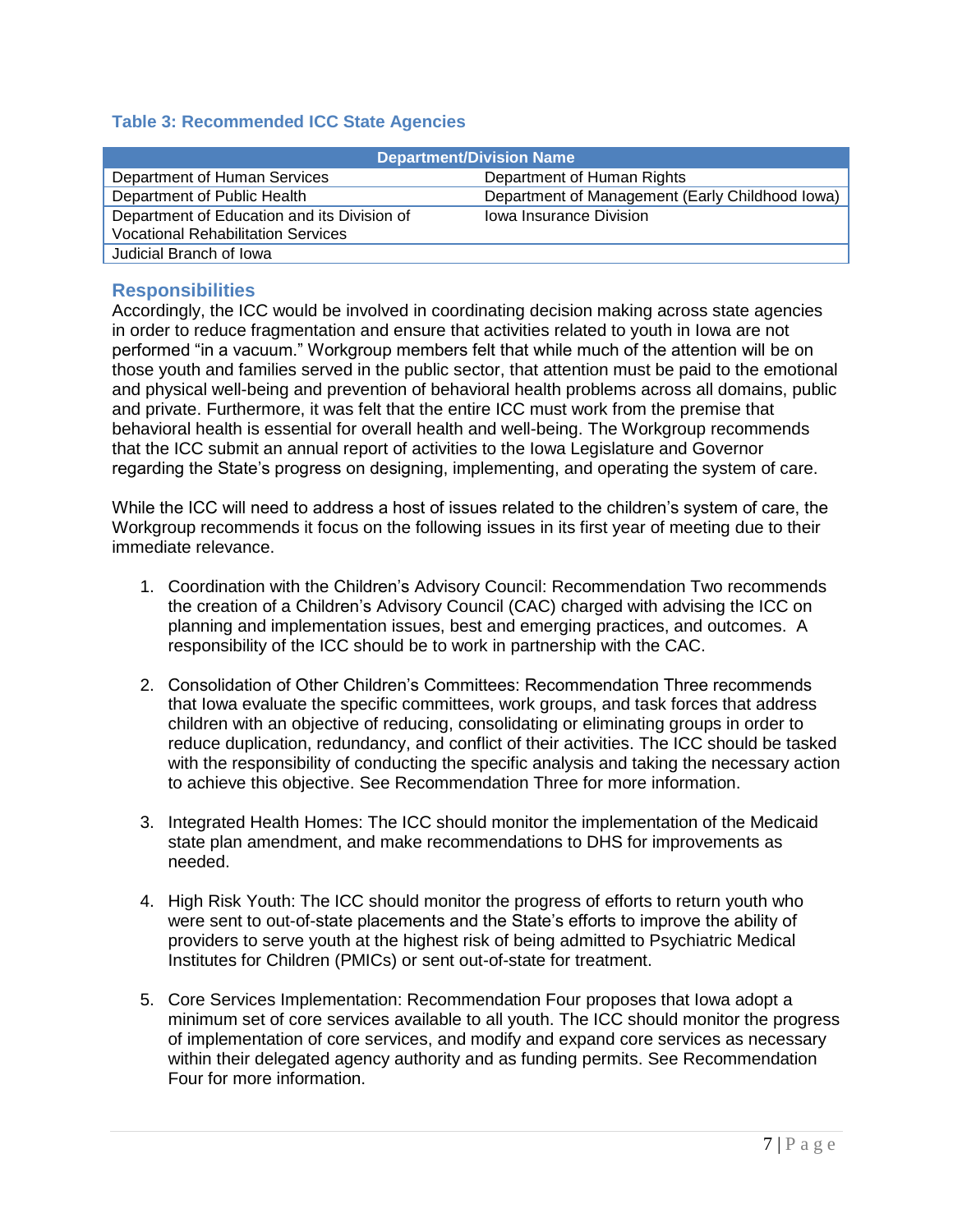- 6. Standardized Assessment Tool: Recommendation Five proposes that an assessment task force be convened to make recommendations about adoption of standardized functional assessment tool(s). See Recommendation Five for more information.
- 7. Transition-age Youth: The ICC should examine and improve the ability for Iowa agencies to serve youth who are transitioning out of the children's system and into adult services. This may include developing protocols for how to effectively coordinate with the regions to serve youth who require continued supports and services as they transition to adulthood.

#### <span id="page-10-0"></span>**Authorization**

The Workgroup discussed whether the ICC should be created through the authority of the Governor's office or through legislative action. There was general agreement that the ICC could be created now through Executive Order with a clear charge to the group members. The benefit of this approach is that the ICC could be created in the near future. However, the Workgroup felt that establishing the ICC and its responsibilities through legislation is preferred and would ensure that the ICC has longevity, survives elections and transcends administrative prerogative as governors change.

#### <span id="page-10-1"></span>**Recommendation Two: Establish the Iowa Children's Advisory Council**

In reflecting on last year's recommendation, the Workgroup revisited the original "Cabinet" recommendation that included state employees and external stakeholders in the decision making process. As a result, there was some question regarding the actual authority that external stakeholders would bring to the table in the original "Cabinet" concept given that the implementation and decision authority is the responsibility of the state agencies; external stakeholder representation may be relatively limited in scope, and that there was no actual or even legal authority that would be delegated to the few external stakeholders that would be on the Cabinet.

The Workgroup felt that in order for stakeholders to have the strongest possible voice, meaningful change to occur, and to fully capture and convey the challenges, barriers, strengths and opportunities for children, youth and families in the system, a formal stakeholder-composed Children's Advisory Council (CAC) should be established.

#### <span id="page-10-2"></span>**Composition**

The CAC should consist of fifteen members and be composed of a diverse group of stakeholders in order to ensure that a broad range of voices, representative of those who receive or are involved in children's services, help shape Iowa's children's system of care. Representatives should include family members, service recipients or former services recipients, providers of services, academics, juvenile justice, and other members with an interest in ensuring a strong, effective children's disability service system. Council members should be appointed by the ICC.

The Workgroup felt strongly that there should be three year term limits for members in order to ensure fresh thinking and to provide the greatest opportunity to include a diverse range of voices over time. These should be staggered in the beginning to ensure some continuity as Council members turn over.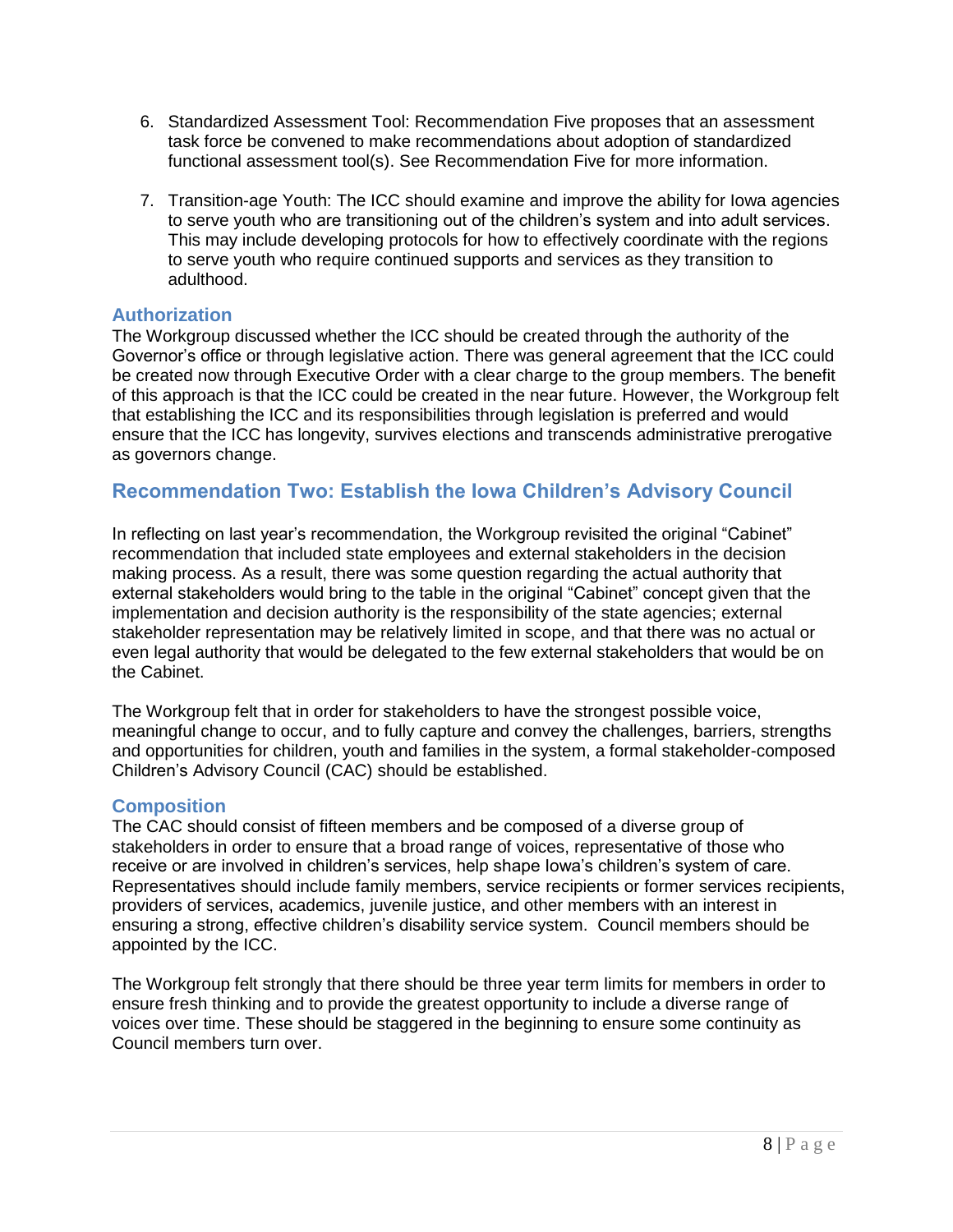#### <span id="page-11-0"></span>**Responsibilities**

The purpose of the CAC is to work in partnership with the ICC for implementing the system of care, but to also enable stakeholders the capacity and voice to hold the ICC and state agencies publicly accountable.

The CAC would be responsible for advising the ICC on planning and implementation issues, best and emerging practices, and outcomes. The CAC would be required to prepare and submit a summary of its activities, progress and recommendations to the ICC for consideration and inclusion into the ICC annual report to the Iowa Legislature. CAC meetings would be open to the public and a forum for stakeholders and advocates to inform its work. The ICC should submit a report of activities to the CAC for each meeting, and conversely, the CAC should submit a regular report to the ICC.

#### <span id="page-11-1"></span>**Authorization**

Similar to the discussion related to the authorization for the ICC, the Workgroup discussed whether the CAC should be created through the authority of the Governor's office or through legislative action. There was general agreement that the CAC could be created now through Executive Order with a clear charge to the group members. The benefit of this approach is that the CAC could be established quickly. However, the Workgroup felt that establishing the CAC and its responsibilities through legislation is preferred and would ensure that the CAC also has longevity, survives elections and transcends administrative prerogative as governors change.

#### <span id="page-11-2"></span>**Recommendation Three: Consolidation of redundant children's advisory committees**

One of the tasks assigned to the Workgroup this year by the Legislature was to review the list of councils and bodies that interact with the children's mental health system and make recommendations regarding consolidating or eliminating redundant committees or councils. Workgroup members agreed that there are a number of advisory committees and other groups working on similar issues and sometimes without a clear charge. Concerns were expressed however about the authority of this Workgroup to eliminate these committees, given that some are required as part of Federal grants or Iowa Code. There was general agreement that the work of many of these groups could be assumed by the ICC and/or CAC should they be established by the Legislature.

Given the time necessary to review the specific charge, requirements, and authority of these various groups, Workgroup members recommended that this become a task of the ICC. The ICC should be charged with responsibility for conducting the specific analysis and taking the necessary actions to consolidate or eliminate redundant committees or councils. For example, this could include making a formal recommendation to the legislature to abolish legislatively established committees, or ICC members abolishing or modifying existing committees within their scope of authority. As part of their deliberations on this topic, Workgroup members also considered its own tasks and charge. Over the past several years, this Workgroup has offered policy guidance to Legislators and DHS officials and served as thought leaders on designing approaches for moving Iowa's system of care for youth forward. Workgroup members considered that while there is still much work to do to continue building the system of care for youth, this work should be assumed by the ICC and the CAC going forward.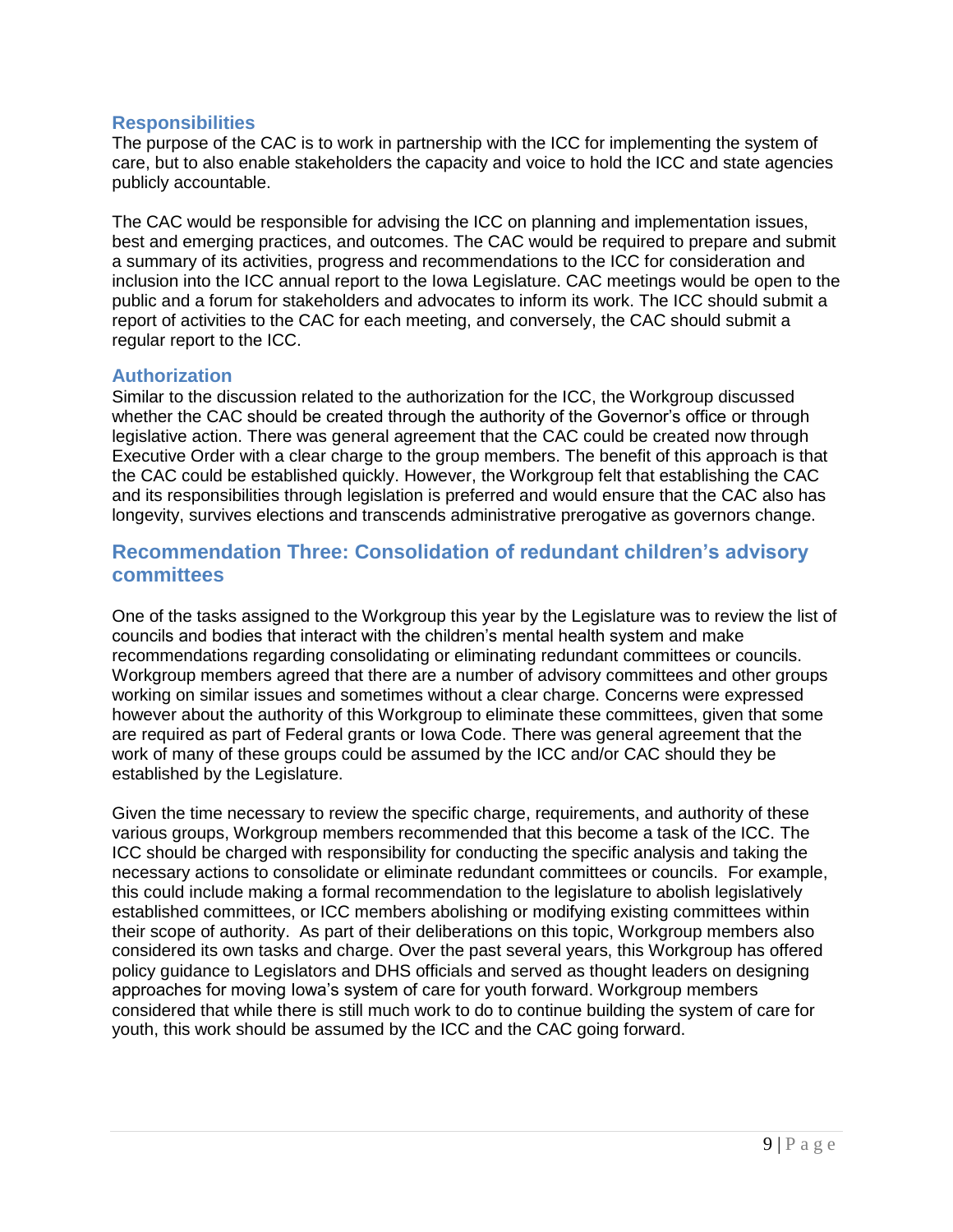#### <span id="page-12-0"></span>**Recommendation Four: Establish a minimum set of core services that should be available to all youth.**

Building off of the work of the Adult Mental Health Redesign Workgroup, the Children's Workgroup undertook an effort to identify a minimum set of core services that should be available to youth across the state. As seen in Table 4, the Workgroup identified four domain areas: 1) Prevention, Early Identification, and Early Intervention; 2) Behavioral Health Treatment; 3) Recovery Supports; and 4) Community-Based Flexible Supports. Recognizing that the needs of youth are different from those of adults, Workgroup members agreed that the domains and core services within those domains would not necessarily align with those adopted for the adult system. For example, childhood presents a critical opportunity to prevent, identify, and treat behavioral health issues before they become worse and more difficult and costly to treat. Thus, the workgroup included prevention, early identification, and early intervention as a core service domain area.

The Workgroup also identified that community-based flexible supports and services as defined in a plan of care for a youth was an important domain area to include given its alignment with the systems of care principle of individualized service planning. Workgroup members agreed that these types of flexible support services which are sometimes not Medicaid reimbursable, could be critical in helping to keep a child safe, assisting a family to maintain their child at home and may prevent a costly out-of-home placement. Determining how these types of funds would be distributed and under what circumstances will need to be outlined in administrative rule.

A sub-group of the larger Children's Workgroup met to review the core services with a particular focus on those youth with an intellectual or developmental disability (IDD). This group wanted to call attention to the fact that for some youth with an IDD access to highly specialized outpatient treatment services such as Applied Behavioral Analysis (ABA) are critical to helping these youth reduce undesirable behaviors such as inappropriate vocalizations or head-banging and improving their ability to function in home and community settings. This group also suggested that within any core service, modifications may be necessary to adapt the service to meet the needs of youth with an IDD and their families, including ensuring access to providers skilled in working with this population of children.

The Workgroup also considered how specific to be when defining the list of core services. For example, there are numerous evidence-based practices (EBP) for youth that have proven success in addressing particular issues such as exposure to trauma, juvenile delinquency, depression, or substance use. Workgroup members expressed that getting into specific detail about which EBPs should be considered "core" could be unnecessarily limiting for providers and/or could place undue burden on the state to ensure statewide access. The same was true with regard to other broad categories of services such as outpatient treatment. By leaving certain service categories more broadly defined the Workgroup believed it would allow for greater flexibility as new treatments or modalities emerge.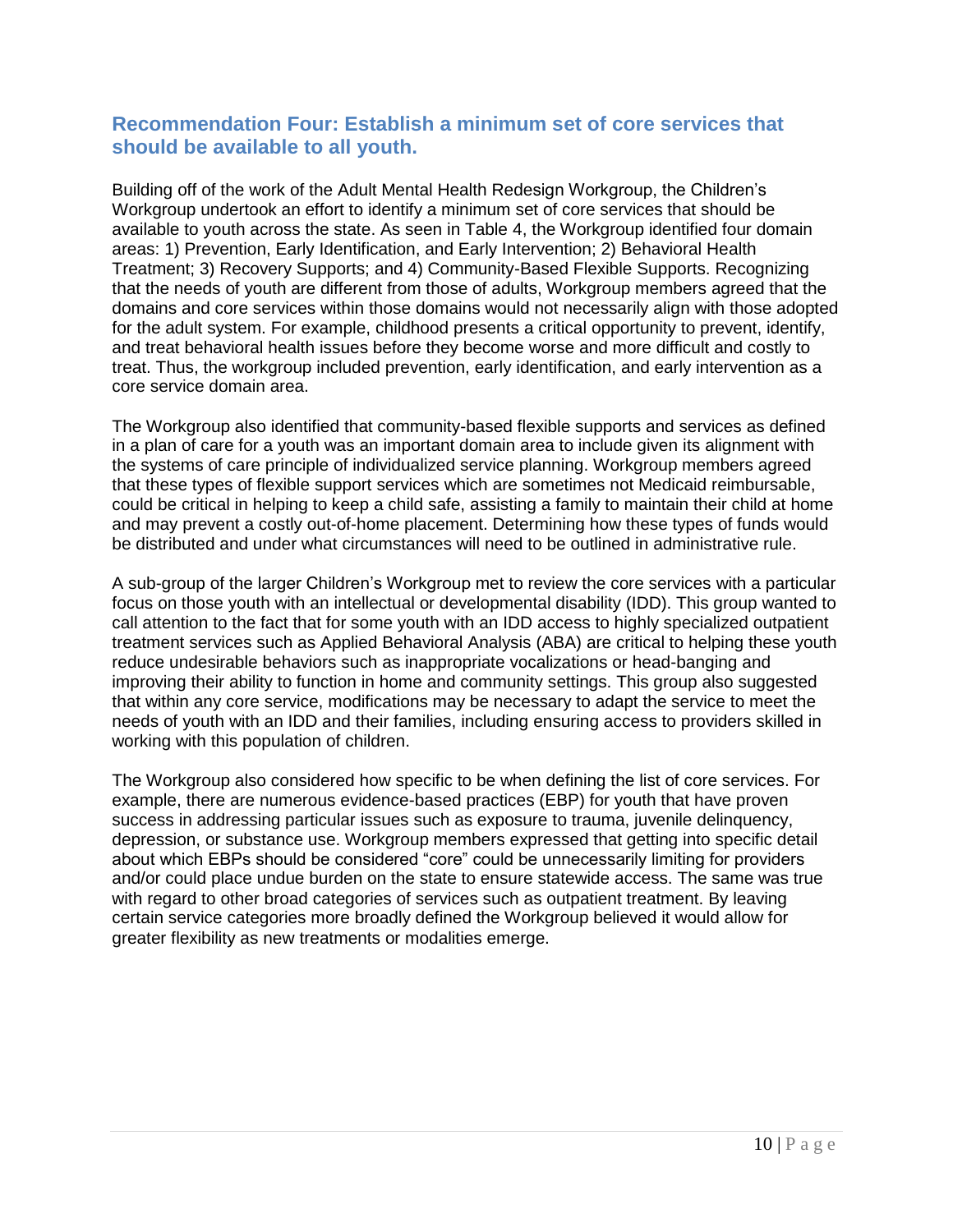#### **Table 4: Youth Core Services**

| Youth core service domains <sup>2</sup>                            | Youth core services <sup>3</sup>                                                                                                                                                                                                                                                                                                                                                                                                                                                                                                                                                                                                                                                                                       |
|--------------------------------------------------------------------|------------------------------------------------------------------------------------------------------------------------------------------------------------------------------------------------------------------------------------------------------------------------------------------------------------------------------------------------------------------------------------------------------------------------------------------------------------------------------------------------------------------------------------------------------------------------------------------------------------------------------------------------------------------------------------------------------------------------|
| Prevention, Early Identification, and<br><b>Early Intervention</b> | Behavioral health and substance use education<br>$\bullet$<br><b>Medical homes</b><br>$\bullet$<br>Behavioral health and disabilities consultation to primary care<br>$\bullet$<br>Surveillance, screening and referrals for issues related to trauma and family stress, including<br>substance abuse, domestic violence, mental health, child development and behavior concerns in<br>pediatric primary care as part of well-child visit<br>Assessment and evaluation<br>Home based health supports<br>Home visiting (e.g. Nurse Family Partnership or other maternal/child health visiting models)<br>$\bullet$                                                                                                      |
| <b>Behavioral Health Treatment</b>                                 | Behavioral health and substance use education<br>$\bullet$<br>Assessment and evaluation<br>$\bullet$<br>Medication prescribing & management<br>$\bullet$<br>Mobile crisis intervention and stabilization including 24-hr crisis hotline<br>Acute and sub-acute treatment such as:<br>23 hour crisis stabilization<br>$\bigcirc$<br>Crisis residential<br>$\circ$<br>Inpatient treatment<br>$\circ$<br><b>PMIC</b><br>$\Omega$<br>Behavioral support services through the ID/IDD waiver<br>Integrated Health Homes<br>٠<br>Care Coordination including transitional services (e.g. from inpatient to outpatient, PMIC to home)<br>Outpatient treatment in home and community-based settings<br>Evidence-based therapies |
| <b>Recovery Supports</b>                                           | Transition-age youth services including employment related supports<br>$\bullet$<br><b>Behavioral Health Intervention Services</b><br>Recovery coaches<br>$\bullet$<br>Family and peer support<br>$\bullet$<br>In and out of home respite<br>Integrated Health Homes<br>E-health strategies<br>$\bullet$                                                                                                                                                                                                                                                                                                                                                                                                               |
| <b>Community-based flexible supports</b>                           | Services and supports as identified in a plan of care for youth and family including educational<br>supports                                                                                                                                                                                                                                                                                                                                                                                                                                                                                                                                                                                                           |

 $2$  Some service examples may be included in more than one domain.

 $\overline{a}$ 

 $3$  Contingent on available funding.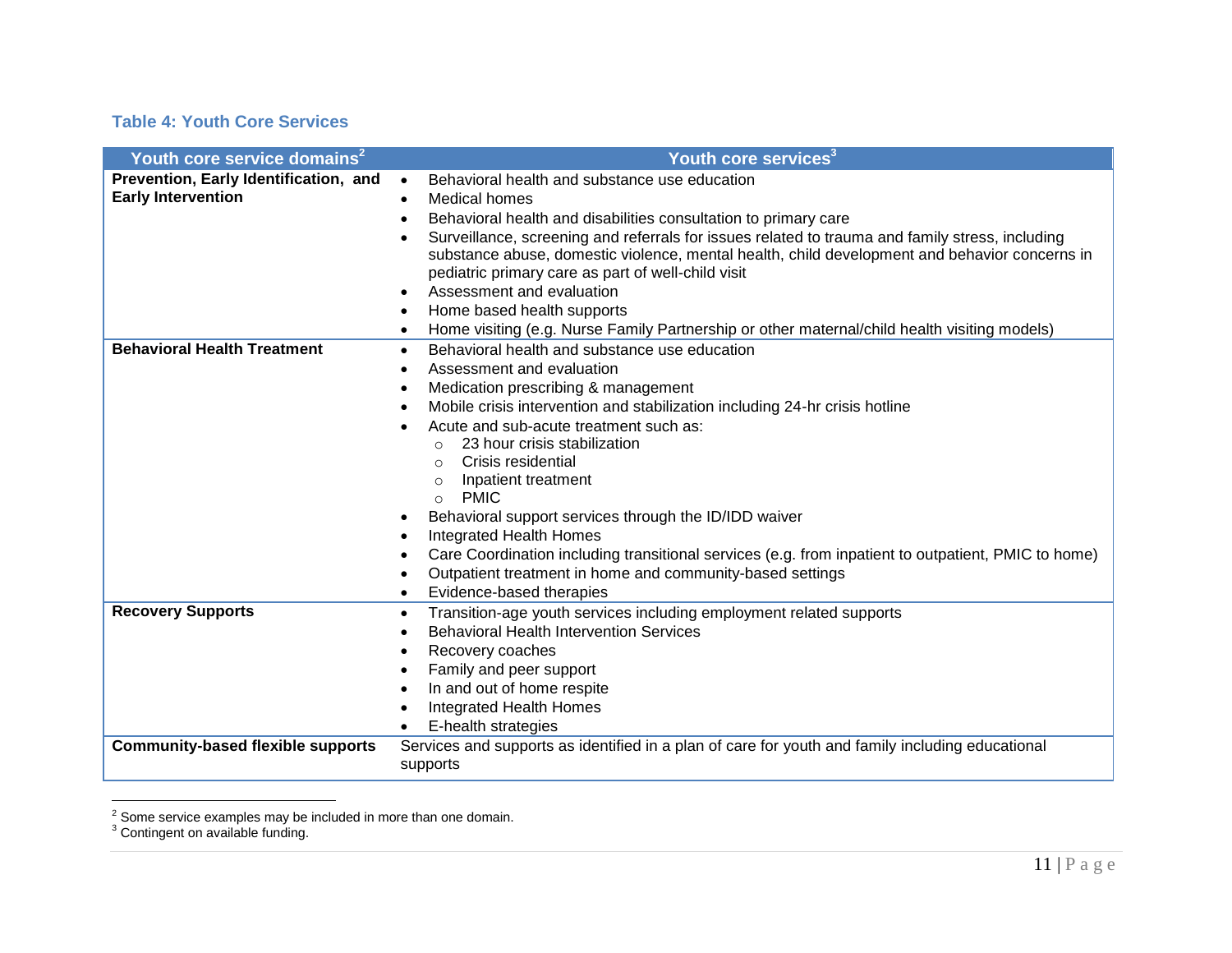The Workgroup acknowledged budgetary constraints when considering core services. Many of the services outlined in Table 4 are already covered by Medicaid as part of its state plan or through a waiver, through Federal grants, state general funds, or some combination, although not all of the identified services are currently available to youth in Iowa. Workgroup members felt it was important to not limit the list of services to what is currently available but to establish a list of minimum core services that the state should implement over the next two to three years as funding permits as part of the ongoing work of building a system of care for youth.

Identifying how to finance the services that do not have an existing funding source, developing provider capacity to deliver these services, including offering training and technical assistance, ensuring access to core services for youth across the state, and establishing a system for monitoring the quality and effectiveness of these services were also viewed as critical tasks necessary to support the implementation of the core services across the state. The work associated with monitoring the ongoing implementation of the core services will be an important aspect of the work of the ICC and the CAC. Additionally, consideration of how to promote access to these core services for youth who may not be Medicaid eligible was viewed by Workgroup members as another key activity of the ICC and the CAC. Finally, the Workgroup did not conduct an analysis of the cost to the state of implementing the identified core services. As mentioned earlier, many, but not all of the identified core services have an existing funding source. Pricing out the cost of implementing the services will be an important activity for the ICC.

#### <span id="page-14-0"></span>**Recommendation Five: Convene an assessment task force to make recommendations about adoption of standardized functional assessment tool(s)**

In this competitive funding environment where resources are increasingly limited, the Workgroup acknowledged that it is critically important to ensure that youth are receiving the right services to meet their needs and those services are achieving results. More and more, funders are demanding evidence of return on investment and requiring accountability from those receiving public dollars. The Workgroup recognized the need for a more systemic approach to system planning and a strategy for holding providers and policy makers accountable for the results the system is achieving on behalf of some of Iowa's most vulnerable youth.

Behavioral health providers in Iowa currently utilize a variety of instruments to help them assess a youth's level of functioning across life domains. Functional assessment instruments used in Iowa vary from provider to provider. The most frequently utilized tools include the Child and Adolescent Needs and Strengths (CANS) tool, the Child and Adolescent Service Intensity Instrument (CASII), the Child and Adolescent Functional Assessment System (CAFAS), and the Global Appraisal of Individual Needs (GAIN). There is no systematic or "macro level" approach to identifying the service and support needs of a youth and measuring system performance that cuts across providers and levels of care (e.g. outpatient, inpatient, PMIC, IHH, etc.). The current variability with respect to the information collected about the needs of youth makes it difficult to draw an accurate picture of who is being served by the system, determining what level of supports and services a child may require, and how the system is performing.

While Workgroup members expressed concern regarding a "one size fits all" approach to assessing the functioning of a diverse population of youth, they acknowledged that the lack of standardization has limited the ability of the system to use data to help service providers, system designers, and policy makers understand the needs of the youth served by the system and plan appropriately. It has also made it difficult to accurately report to funders how well (or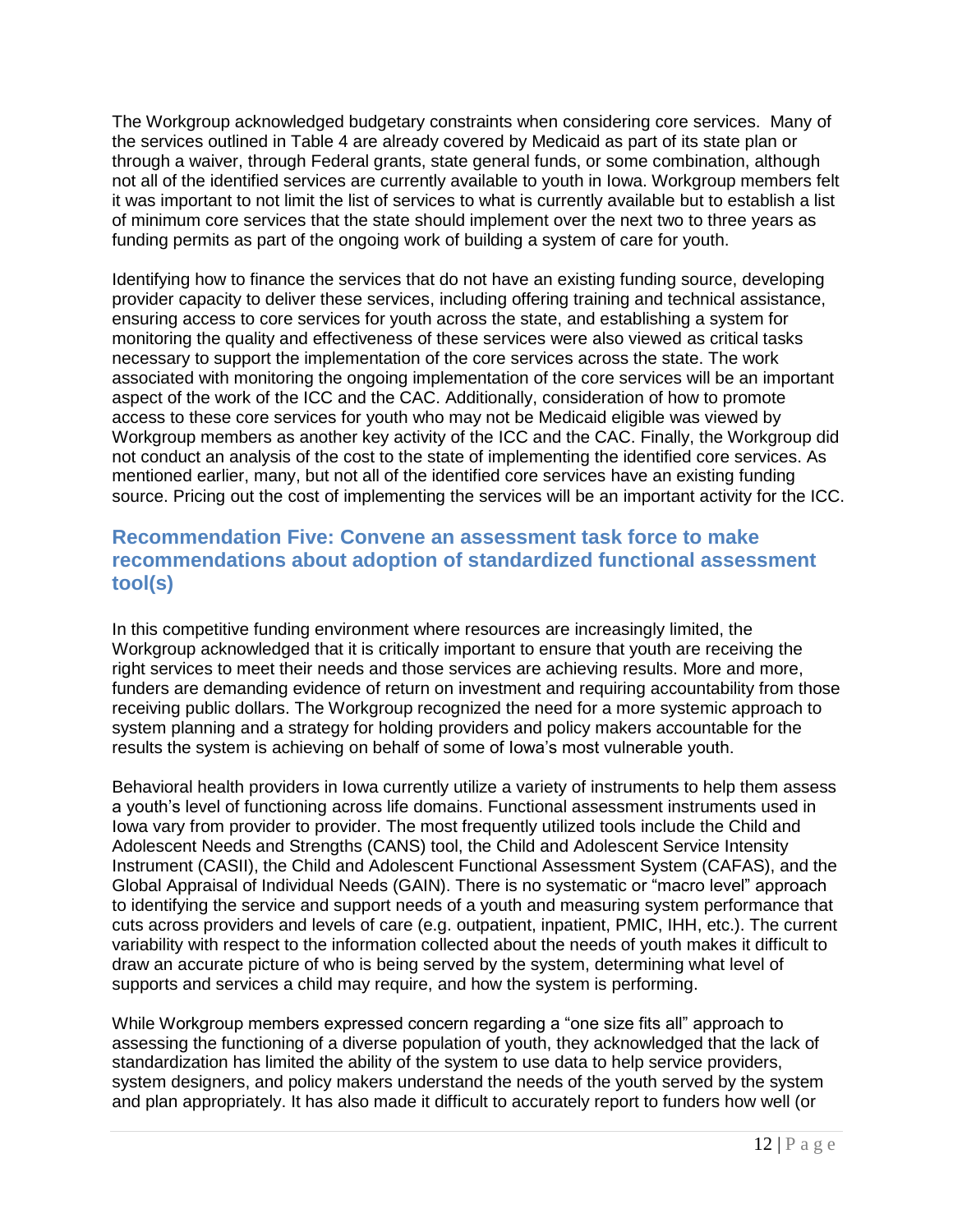not) the current system of services and supports is meeting the needs of Iowa's youth with behavioral health needs, information that could be used to help advocate for additional funding or policy changes. Furthermore, the absence of a common framework for informing decisions about the type and intensity of treatment a youth may need has created variability across the system. Workgroup members agreed that a standardized tool can help create a common language among providers and payers and lead to a more uniform process for making placement and treatment decisions.

Workgroup members were clear however that information about a youth's level of functioning is only one piece of information about how well the system of care is working for youth and their families. Other indicators such as family and youth satisfaction, suicide and substance use rates, rates of involvement in the juvenile justice and/or child welfare system, high school graduation rates for students with disabilities, and school readiness are all important markers of how well the system of care is serving youth and their families. The Workgroup felt it was important to build on existing work where possible. For example, the annual Iowa Kids Count report published by the Child and Family Policy Center in collaboration with the Annie E. Casey Foundation looks at some of the broader indicators of child well-being in Iowa. Similarly the Iowa Child and Family Household Health Survey, completed by the University of Iowa Public Policy Center, also offers a wealth of information about the health status, access to health care, and the social environment of Iowa's youth. Identifying several indicators specific to how well youth with behavioral health issues are faring will be important work for Iowa to consider as it moves forward on building its system of care, with change in level of functioning for youth served by the public behavioral health system being one such indicator. Identifying a tool or tools to measure this will be an important to step forward in evaluating Iowa's progress on serving youth with behavioral health needs.

Given the importance of selecting the right tool(s) and designing an approach to evaluating system performance, the Workgroup determined they could not accomplish the task of appraising available tools and making an informed recommendation to the Legislature within the timeframe for submission of this report. There was also a lack of consensus within the Workgroup as to whether to recommend a single tool or to create a defined list of functional tools that providers could select from to measure a youth's change in functioning over time. Therefore the Workgroup recommends that an assessment task force be convened by the ICC. The charge of this group will be to evaluate available tools and make a recommendation to the ICC and DHS regarding the adoption of a specific standardized tool or tools for assessing the service and support needs of youth served by the public behavioral health system. Composition of the task force should include a combination of child and adolescent clinical professionals as well as individuals with administrative experience who can inform discussion about implementation. Once DHS implements a system for measuring changes in youth functioning, it should be responsible for collecting, analyzing and reporting on the information and how it informed decision making regarding the children's system of care.

# <span id="page-15-0"></span>**Conclusion**

Over the past three years, the Children's Disability Services Workgroup has engaged in the meaningful and important work of influencing the development of a system of care for youth. As a result of the hard work and dedication of the Workgroup members, many of the recommendations of this body have been implemented. With the development and implementation of Iowa's IHHs, the Workgroup believes that Iowa is moving into the next phase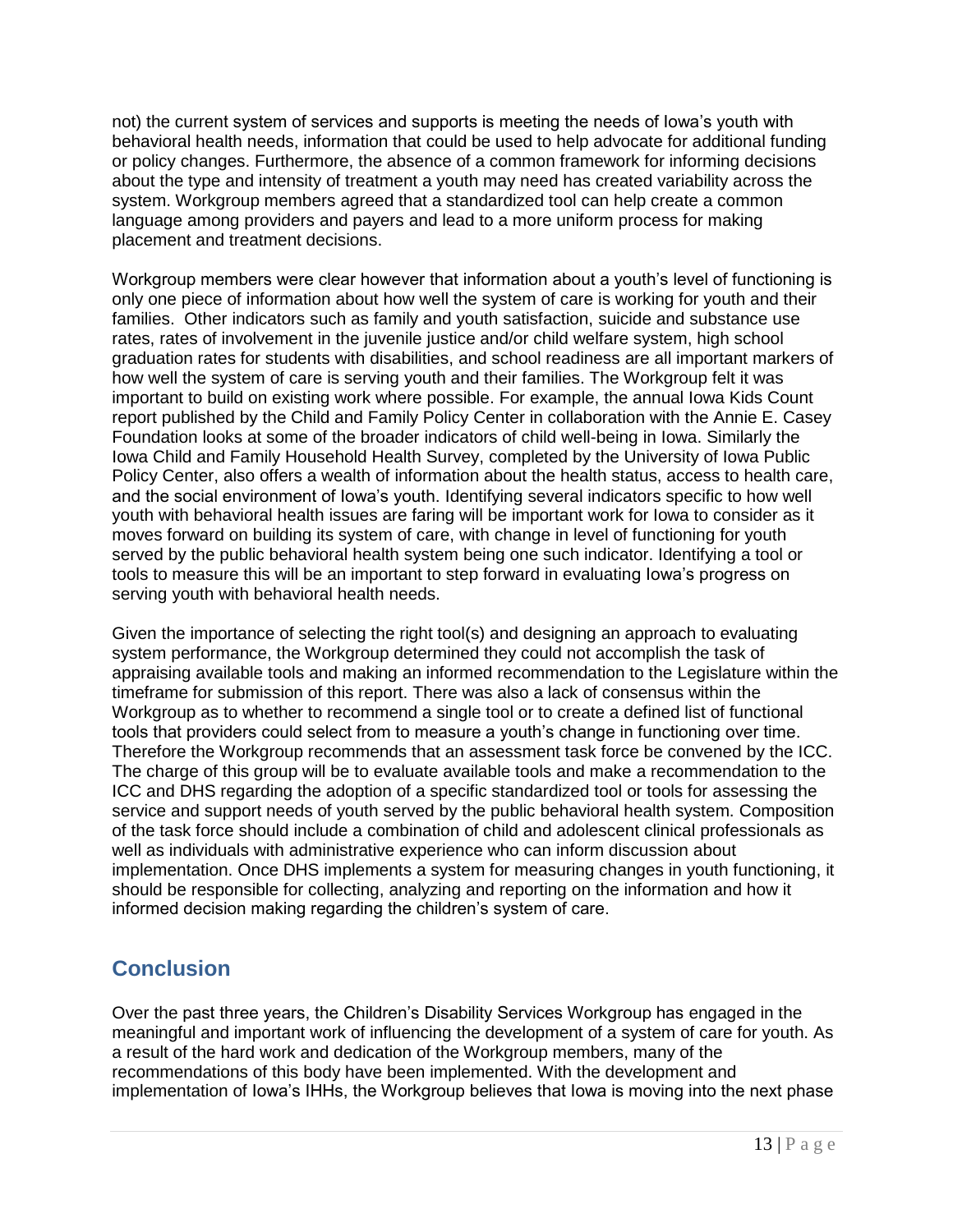of its system of care evolution. As such, the Workgroup believes that creating a formal governance structure dedicated to children's issues is critically important to ensuring that Iowa continues to make progress toward developing a public disability service system that meets the needs of its youth. With the establishment of the ICC and the CAC, this Workgroup will be obsolete, but it firmly believes these two entities will be able to move the system forward, building on the solid foundation created by this Workgroup. The Workgroup Chairs wish to express their sincere appreciation and gratitude for the time, effort, and dedication of the Workgroup members and the members of the public who have contributed to the development and formulation of this year's report and recommendations.